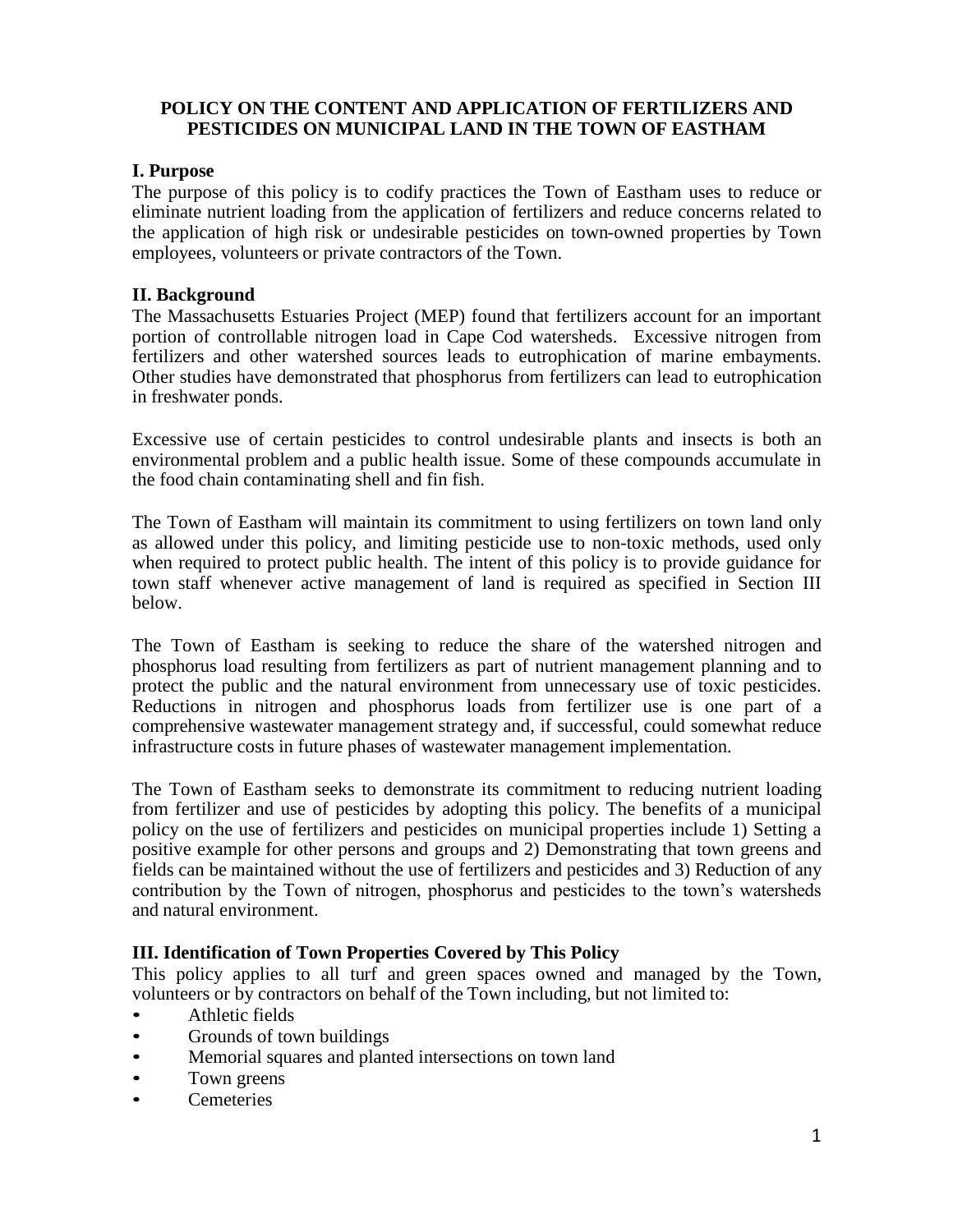# **IV. Practices for Management of Town Land**

Whenever the Town chooses to manage the vegetation / turf on town land, the Town hereby agrees to adopt the following best management practices and to require adherence to these practices by any employee, volunteer or private contractors working on behalf of the Town.

### 1. Soil Testing

For any property that is managed with fertilizer, the Town agrees to conduct soil testing and analysis on a biennial or regular basis. Results of the soil analysis shall be used to enhance soil biology in order to reduce the need for fertilizers. Fertilizer will only be applied based on the results of recent soil testing.

### 2. Compost

The spreading of compost shall be restricted to leaf-based composts because of heavy nitrogen and phosphorus components in other forms of compost.

### 3. Top Soil and Site Preparation

Any new turf areas developed by the Town should be developed with a minimum of 6 inches of high quality top soil or in accordance with other professional standards appropriate to the type and planned use of the facility.

#### 4. Grass Type

Whenever possible, hardy and drought resistant grass types such as fine leaf fescues (ie., Hard, Chewing, Creeping, Red and Sheep fescues) or minimal mow mixes should be selected so as to minimize the need for watering, mowing or fertilizing. These grass types also should be used when over-seeding established turf areas. Areas intended for special purposes such as athletic fields should use such a grass type appropriate for the intended type and intensity of use.

#### 5. Maintenance Practices

For any property that is managed with fertilizer the following maintenance practices will be followed:

- Turf areas will be mechanically weeded and aerated annually if personnel are available, preferably in the spring;
- Over-seeding of turf areas will be undertaken in fall and spring if funding is available. Hardy and drought resistant grass types such as fine leaf fescues (ie., Hard, Chewing, Creeping, Red and Sheep fescues) and minimal mow mixes should be used for over-seeding unless an alternate grass type is required for an athletic field;
- Turf will be mowed to a height of 3 inches unless otherwise specified for a special use such as an athletic field;
- As a general rule, mowed clippings will not be bagged and will be left to mulch. However no grass clippings, leaves, or any other vegetative debris will be deposited into or within 25 feet of any water body, retention or detention areas, drainage ditches or storm water drains, or onto impervious surfaces such as but not limited to roadways and sidewalks, except during scheduled clean-up programs.

#### 6. Irrigation

Watering will only be undertaken if necessary. Irrigation systems should be equipped with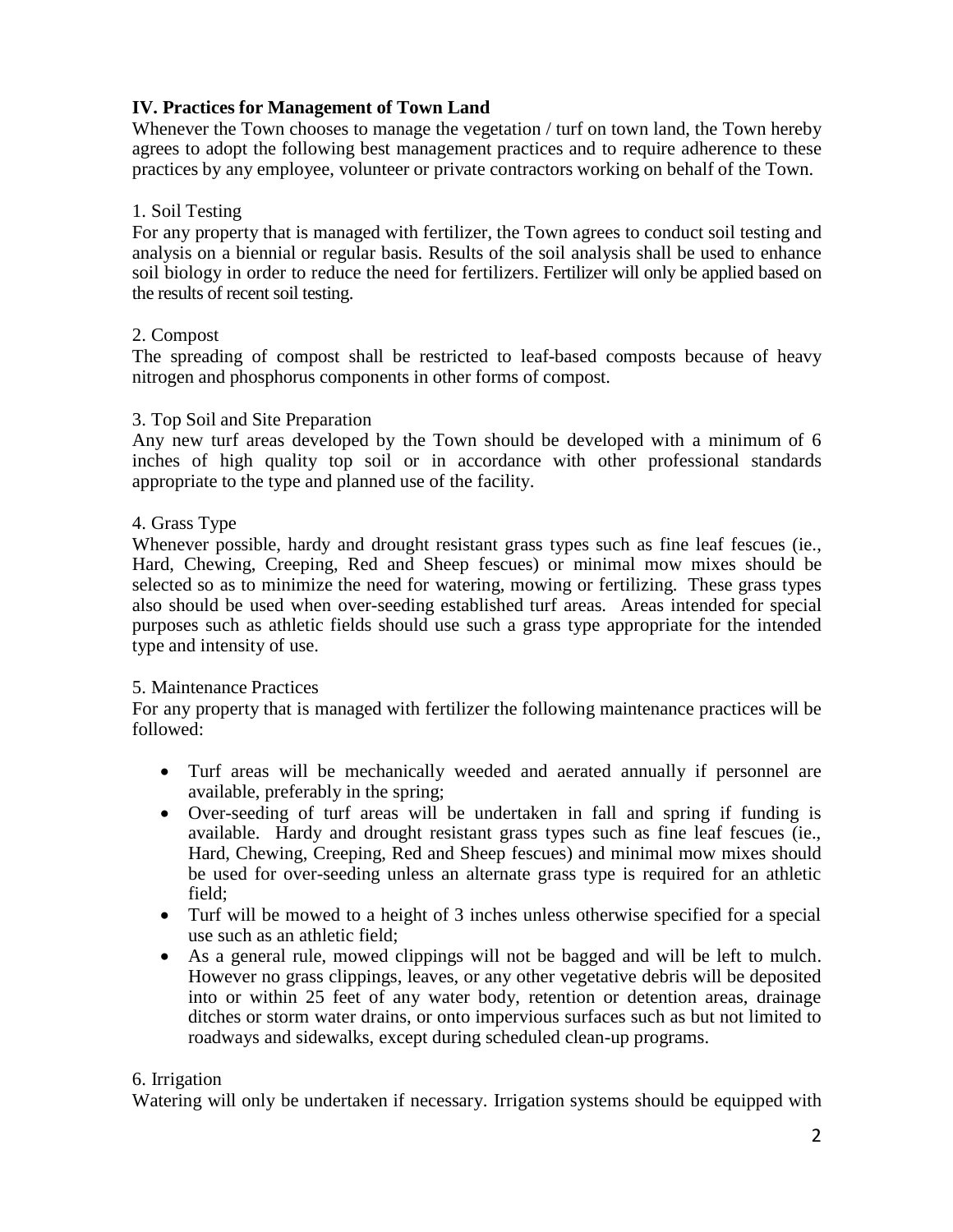rain, moisture, or evapotranspiration sensors, as appropriate.

# 7. Fertilizer Application

For any property that is managed with fertilizer the following fertilizer application practices should be followed:

- Fertilizer will be applied if needed for healthy plant growth appropriate to the type and intensity of use of the turf area or any ornamental garden and only in the minimum amount needed for this purpose.
- Application of products which contain bio-solids and / or synthetic fertilizer is prohibited.
- Only fertilizers with slow release / slowly soluble organic forms of nitrogen will be used. Use of leaf based compost and a compost tea is highly recommended.
- Fertilizer products should have a minimum of 35% water insoluble nitrogen and conform to the approved list of fertilizers issued by the Organic Materials Review Institute of Eugene, Oregon, the Organic Land Care Program of the Connecticut Northeast Organic Farmers' Association, or the National Organic Program.
- Fertilizer products containing phosphorous will be used only if required in accordance with the results of a recent soil analysis;
- Fertilizers will be applied to benefit the spring and fall heavy growth periods; Fertilizers will not be applied after October  $31<sup>st</sup>$  or before April  $15<sup>th</sup>$  unless required in accordance with the requirements of athletic fields or the results of a soil analysis.
- Fertilizer will not be applied immediately before or during heavy rainfall or when soil is saturated.
- Fertilizer will not be applied, spilled or deposited on impervious surfaces or in a manner that allows fertilizer to enter storm drains or other man-made storm flowage receptacles or channels;
- Fertilizer will not be applied closer than 100 feet to any water body unless permitted by the Eastham Conservation Commission.

# 8. Pesticides

Definition: Pesticides are defined by the Massachusetts Department of Food and Agriculture Pesticide Bureau as: "substances or mixtures of substances that prevent, destroy, repel, or mitigate pests, or defoliate, desiccate, or regulate plants." Some pesticides are poisonous substances that can have an adverse effect on the natural environment or impair human health. "Pesticide" is the umbrella term that encompasses many different products that includes, but is not limited to, herbicides, fungicides, and insecticides.

Use: The DPW Superintendent must determine the necessity for, and when appropriate, approve the use by any town employee or contractor of any pesticide except pesticides that appear on the EPA 25(b) exempted list. Only those pesticides considered minimum risk products that appear on the EPA Toxicity Category III and IV lists may be approved for use by any town employee or private contractor working for the town. Under no circumstances will products containing glyphosate be used.

Prohibited Use: Those products that meet the criteria for inclusion on the EPA Toxicity Category I and II lists are permanently prohibited. The use of glyphosate is permanently prohibited.